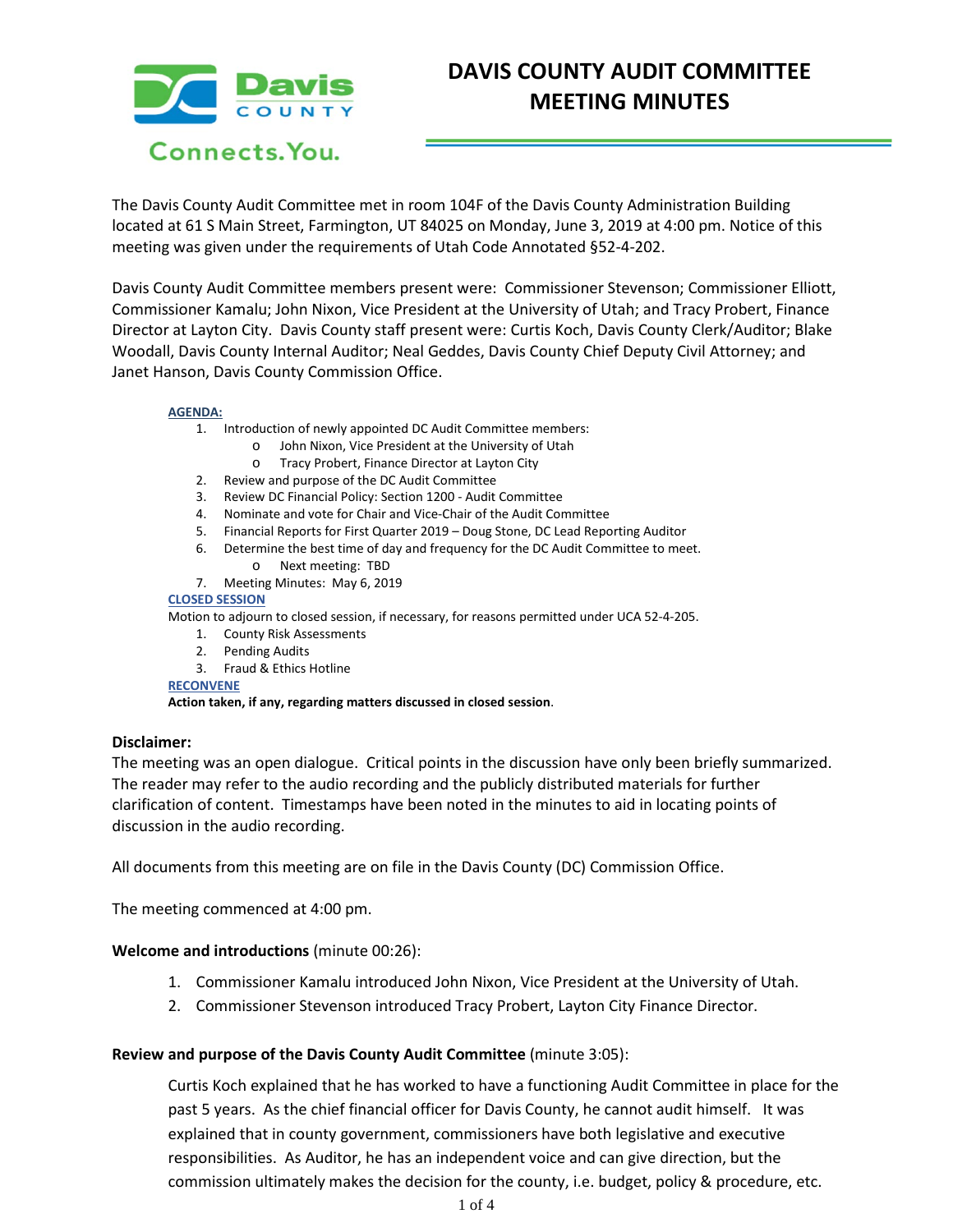The purpose of this committee is: 1) external audit focus. The Clerk/Auditor Office is audited annually by an external auditor, Ulrich & Associates; 2) currently, the Clerk/Auditor will continue to perform internal audits. The audit reports will be provided to the Audit Committee for their review and take possible action; 3) it is the intent of the County Auditor to submit an annual internal audit plan to the Audit Committee; and 4) statutorily there is an annual requirement for the State (Treasurer) to meet and review the County's internal control structure. The Audit Committee, most likely, will grow and develop.

## **Review Davis County Financial Policy, Section 1200 – Audit Committee** (minute 11:50):

Commissioner Stevenson reviewed Davis County Financial Policy, Section 1200 – Audit Committee (attachment A1) and stressed the "confidentiality" section.

## **Nominate and vote for Chair and Vice-chair of the Audit Committee** (minute 14:45):

Commissioner Elliott made a motion for Bob Stevenson to be Chair of the Audit Committee. Commissioner Kamalu seconded the motion. All voted aye.

Commissioner Elliott made a motion for Lorene Kamalu to be Vice-Chair of the Audit Committee. Commissioner Stevenson seconded the motion. All voted aye.

During the nomination process it was confirmed that Tracy Probert is not a Davis County resident but works in Davis County. There was discussion to amend the policy that committee members be residents of/*or work* in Davis County. Commissioner Stevenson indicated that with this committee being new, there can be adjustments made.

**ACTION ITEM**: Amend the DC Financial Policy: Section 1200 - Audit Committee, Membership, that rotating members shall be residents of Davis County "or work in Davis County."

**Financial Reports for first Quarter 2019 – Doug Stone, DC Lead Reporting Auditor** (minute 16:40) Davis County staff members Doug Stone, Davis County Lead Report Auditor and Heidi Voordeckers, Davis County Chief Deputy of Audit and Finance joined the meeting.

Per Utah State Statute [17-36-36], the Auditor's Office is required to provide a financial report to the commission on a quarterly basis, and a cash positions report on a monthly basis (Attachment B). Previously, these reports had been made in commission meetings and it was felt that this committee may be a better setting for a better dialog and discussion.

Doug Stone reviewed the "Financial Reports March 31, 2019" (attachment B1). The majority of County revenues are property taxes which are received in November. Traditionally, Davis County has used tax anticipation notes to bridge the cash flow. Curtis indicated that the County is moving in a positive financial direction and that in the future tax anticipation notes may not be necessary. There was review and discussion of the report.

Recommendations for changes to the report were:

- Footnote the change of direct funds to Paramedic, Health Dept., and Public Works;
- Separate out the columns for the change of direct funds; and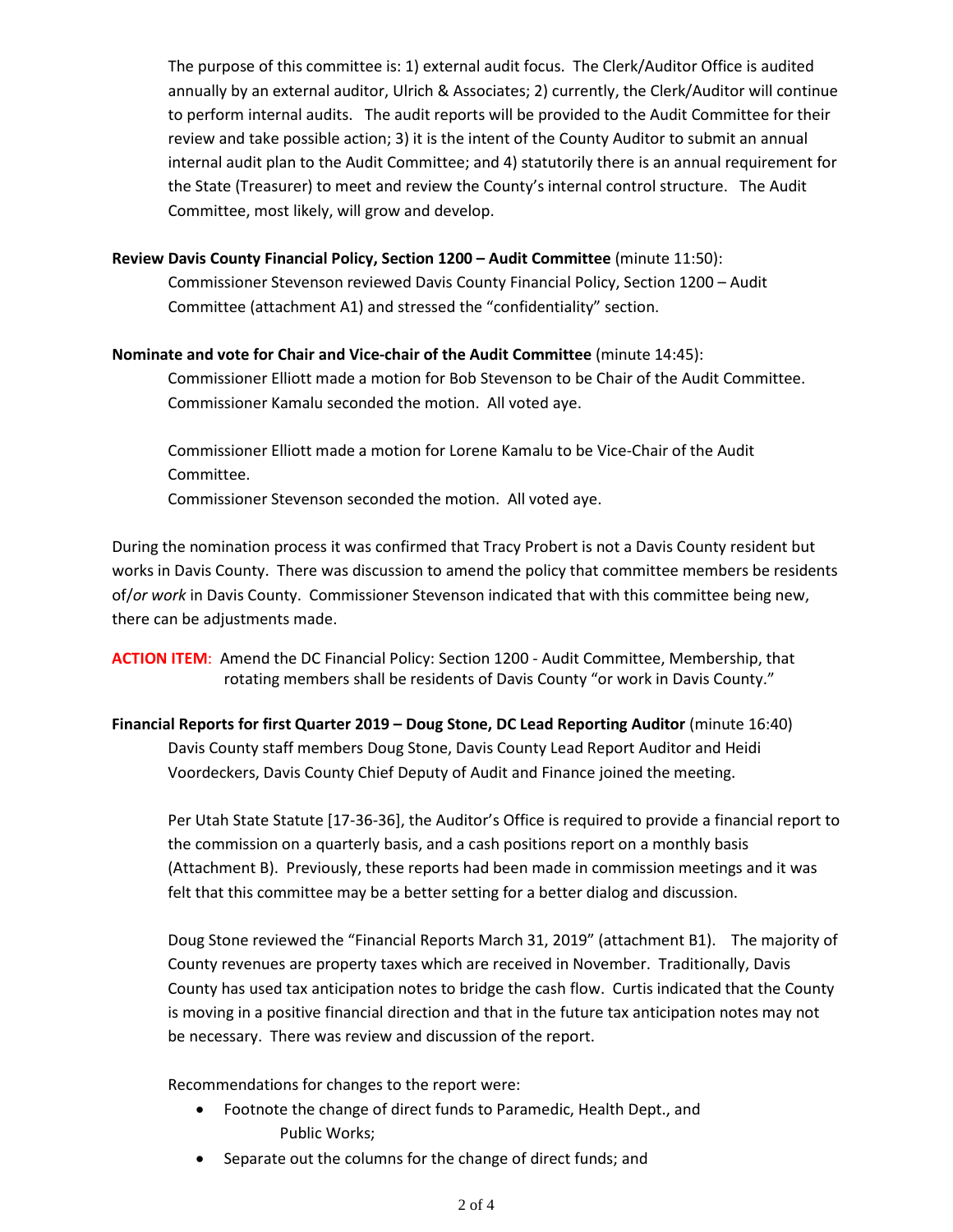## **ACTION ITEM:** It was recommended that the commissioners discuss the golf courses viability.

## **Meeting minutes May 6, 2019** (minutes 45:54):

Commissioner Elliott made a motion to approve the Audit Committee meeting minutes from May 6, 2019. Commissioner Kamalu seconded the motion. All voted aye.

### **Determine the best time of day and frequency for the DC Audit Committee to meet** (minute 46:25)

Considering the requirements by State Statute for financial reporting and reviewing internal audits it was determined to begin with bi-monthly meetings on the first Monday of the month, late afternoon for 2 hours (3-5pm). Due to conflicts, the next meeting will be scheduled for August 12, 2019 [rescheduled for August 6, 2019]. Holding meetings quarterly will be the goal. Due to out of town travel conflicts, it was suggested that electronic meetings be included in the Audit Committee Policy.

**ACTION ITEM:** Include electronic meetings in the By-Laws [Audit Committee policy].

Curtis shared the Davis County Internal Audit Function work flow (attachment C1) to give the members an idea of what audit reports they will be reviewing. He explained the various types of reports. Performance audits can be performed by written request or contract with an outside entity.

The Tyler Munis (new financial system) will be launching July  $1<sup>st</sup>$  replacing the in-house finance system. There are separate accounting systems in the Sheriff's Office (Commissary) and the Health Dept. which feed information to the in-house program. The Sheriff's Office is preparing to go out to bid or sole source for a new financial system.

Curtis reviewed the staffing positions in the Audit side of his department (10). There are approximately 1,000 employees working for Davis County.

## **There was no need to go into a closed session** (minute 1.02)**:**

The possible agenda items that would be addressed in a closed session were described:

## 1) **County Risk Assessments; 2) Pending Audits and 3) Fraud & Ethics Hotline.**

## **Meeting adjourned** (minute 1:09)**:**

Commissioner Kamalu made a motion to adjourn the meeting. John Nixon seconded the motion. All voted aye. The meeting adjourned at 5:09 pm.

The audio recording for this meeting is available based upon the County's current retention schedule.

All publicly distributed materials associated with this meeting are on file in the Davis County Clerk/Auditor's Office, and attachments are noted as follows:

Attachments:

- A1 Davis County Financial Policy, Section 120 Audit Committee
- B1 Davis County Financial Reports March 31, 2019
- C1 Davis County Internal Audit Function